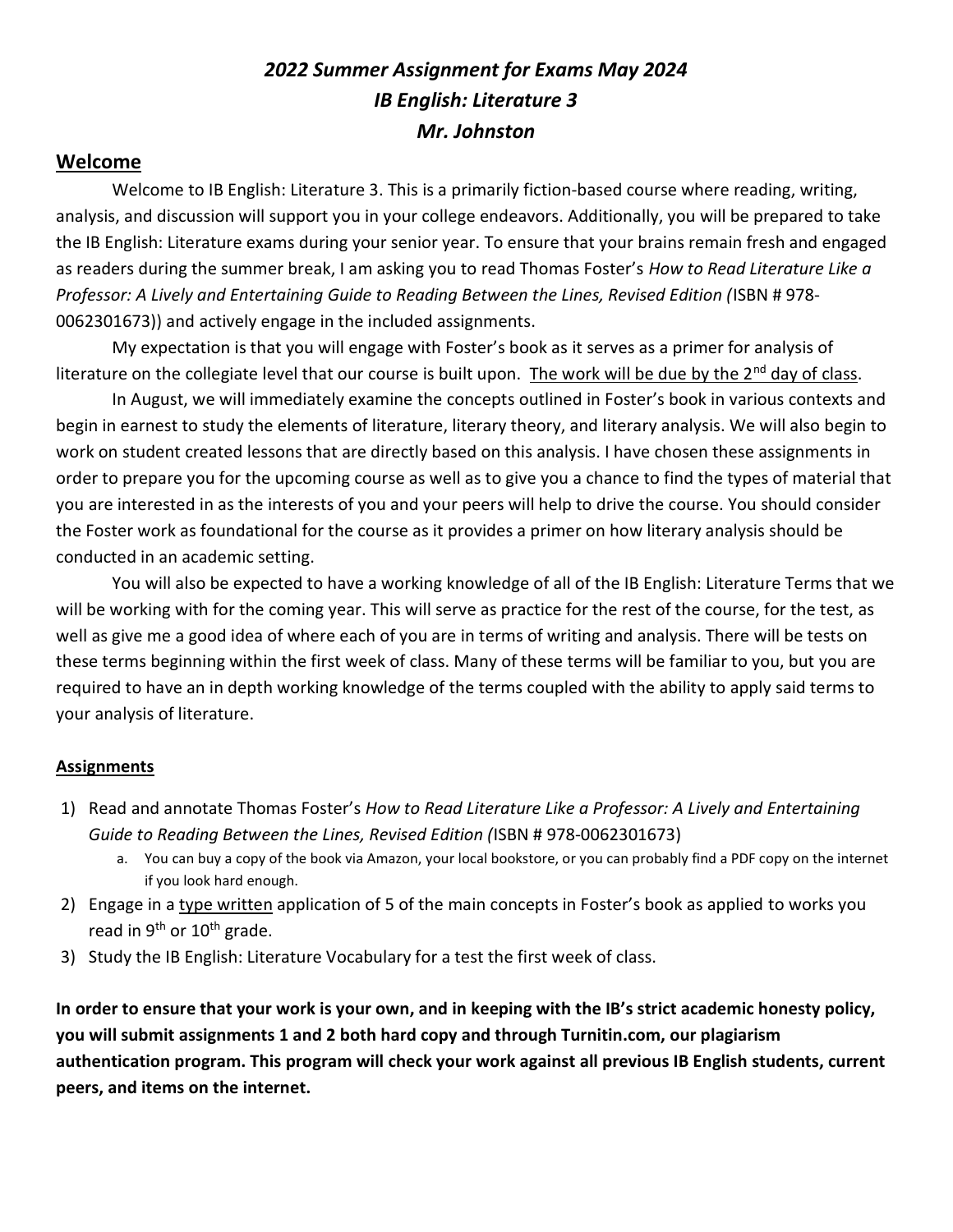## Part # 1 Read and Annotate the Book

 Hopefully this part of the assignment is easy enough. Simply read Foster's book and take annotations along the way. An annotation refers to an actual engaged comment on the work at hand and not simply an underline, highlight, circle, or other erroneous mark. Think about these annotations as a conversation between the ideas that Foster is conveying and your understanding of them as they apply to the works you've studied.

For this assignment, I want these annotations typed in standard MLA format on separate paper. Make sure that your annotations provide me an indication of the page number of the book with which the annotation is associated. Be aware that annotations of the text will be a graded assignment worth 100 points.

Your annotations must total at least 600 words for a book of this length. There must be a word count at the end of the annotation document.

 Your purpose in engaging in this assignment is to demonstrate a knowledge and understanding of the concepts of the work as you consider how said concepts influence interpretation.

You've already engaged in how to write great annotations in sophomore year, all of these ideas still apply.

 There is a rubric for the annotation portion of the assignment that can be found in the Google Drive (QR code on the final page).

# Part # 2 Application of the concepts from the How to Read Literature Like a Professor

After you complete your Interactive Analytical Reader Journal you will then engage in the analysis and application of concepts from HTRLLAP with which you most identify.

You will select 5 of the 30 concepts from HTRLLAP and apply them to one of the texts you studied during  $9<sup>th</sup>$  or 10<sup>th</sup> grade. Your analysis for each concept should be no fewer than 200 words and should explain, with evidence from the text, how the work exhibits the chosen concept. You will need a word count at the bottom of each response. This means that you'll have at least 1,000 words total for this assignment.

Once a text is used for a response to one of the 5 required concepts, it may not be used again. Meaning, each 200-word response will focus on a new concept and will use a separate text as evidence for that concept. Again, you may use each work only once.

Think about the assignment as an answer to the questions: "WHAT is the author of the work trying to convey with regard to the concept? WHY this concepts matters on a larger perspective (this could be to you, to a country, to a group of people, etc...)? And HOW the author of the work employs literary devices to enable the reader to consider the WHAT and the HOW?

You may only use works that were formally taught in 9<sup>th</sup> or 10<sup>th</sup> grade. (YES, I HAVE A LIST OF THE WORKS YOU'VE READ).

#### Example:

I will select a concept from HTRLLAP that I thought was worthy of a response (Chapter 21- Marked for Greatness).

I will then write a 200-word response that applies the concept of greatness from HTRLLAP to Great Expectations, which I read in 10th grade, focusing on how greatness is demonstrated by Dickens in the novel.

Now that I've responded to Chapter 21 and I've used Great Expectations evidence of my knowledge and understanding of the concept, I will not be able to use either again. I will now choose 4 more concepts and 4 more texts as I respond to each with at least 200 words.

#### Part # 3 Study Vocab

Again, hopefully this part of the assignment is easy enough; simply study the vocabulary list. To make studying easier, I've created a Quizlet for the vocabulary. Go to Quizlet.com and search for MrJohnstonEnglish and then find the IB Literary Terms OR you can follow the QR code on the next page for access to the Google Folder with the PDF of the vocab list OR scan the QR code to the right which will take you directly to the Quizlet.